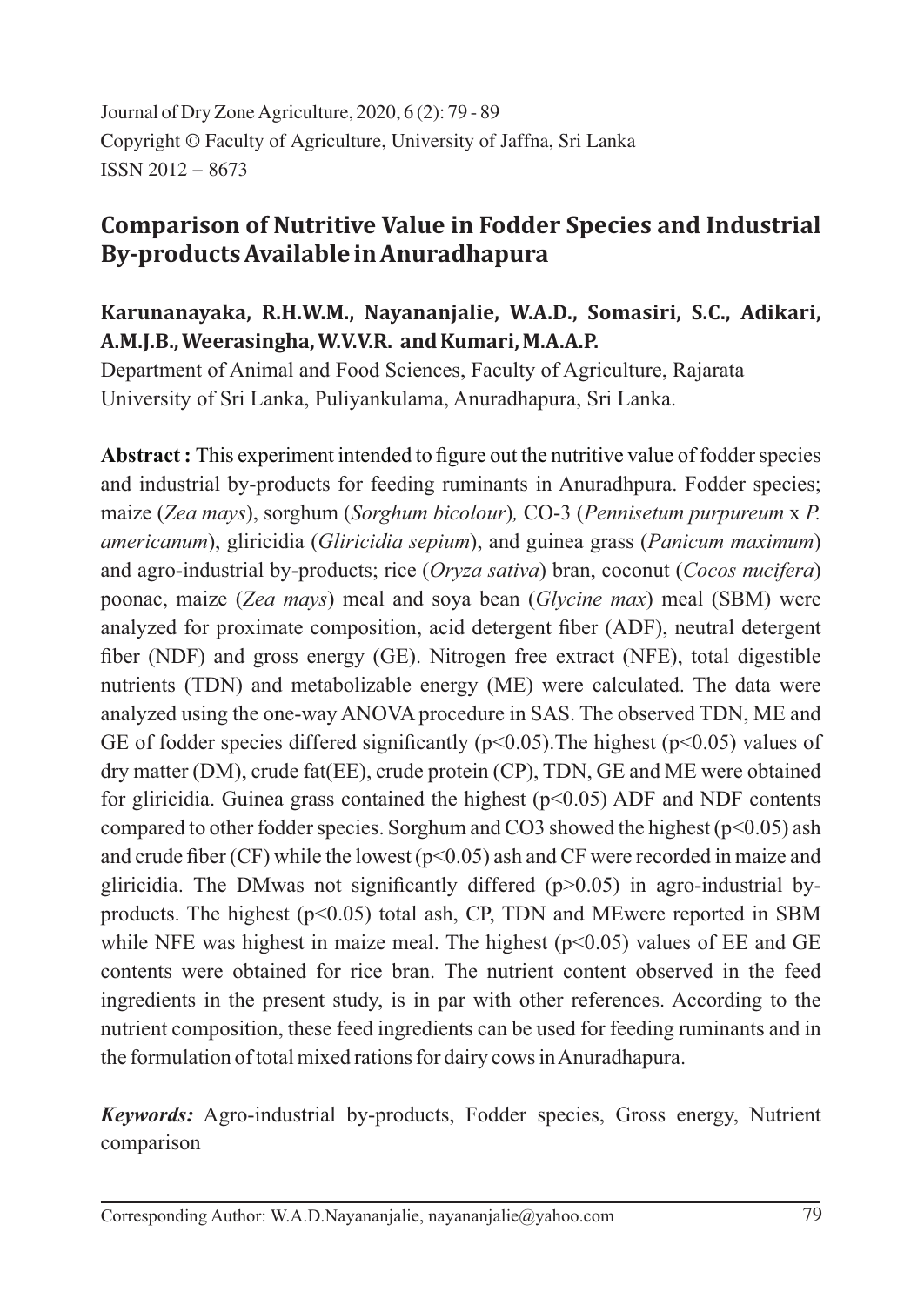## **Introduction**

The livestock sector plays a major role in the Sri Lankan economy and it contributes around 0.7% to the National Gross Domestic Product (GDP) of the country (Central Bank Report, 2019).The national livestock population has been estimated as 1.08 million cattle, 0.30 million buffaloes, and 0.32 million goat/ sheep in 2019 (Depar tment of Census and Statistics, 2019). Under the livestock sector, cattle and buffaloes play a key role in the dairy industry in Sri Lanka. The current annual milk production has been estimated as 447.58 million liters in Sri Lanka and the number of milking cattle and buffaloes were estimated at 0.3 million and 0.09 million, respectively in 2019 (Department of Census and Statistics, 2019). As the climatic conditions in Sri Lanka vary widely, the breed of cattle to be reared varies depending on the agro-climatic zone. The agro-climatic zones in Sri Lanka are broadly classified into dry zone, coconut triangle, mid-country, and hill country (FAO, 1977). Anuradhapura district is located in North Central Province and it is classified under the dry zone.The livestock sector is also considered as a supplementary income source in the Anuradhapura district.

The fodder species play a vital role and it is the cheapest source of feed available for feeding ruminants in Sri Lanka (Premarathne and Samarasinghe,  $2020$ ). The most indispensable and basic input for efficient dairy production is the good quality fodder. The dairy industry in Sri Lanka primarily depends on natural pasture and fodder found on ravines, tank banks, uncultivated paddy fields, roadsides,

and uncultivated public and private lands. Due to the abundance of natural grazing lands, the majority of dairy cattle is found in the dry zone of Sri Lanka (Houwers *et al.*, 2015). They are mostly indigenous species and crossbred animals (Premarathne and Samarasinghe, 2020). However, the availability of the forage is seasonal, the yield depends onthe climate, cropping pattern, and soil conditions. Further, the quality of the forage is poor and it is not available in the required quantity thus resulting in low production of ruminants in the dry zone (Premarathne and Samarasinghe, 2020).The climatic condition and the irrigation facilities in the dry zone are favourable for cultivating forages like maize (Zea mays), sorghum (Sorghum bicolour), CO-3 (Pennisetum *purpureum x P. americanum*), gliricidia (Gliricidia sepium), and guinea grass (*Panicum maximum*) throughout the year. Maize is one of the major cereal crops; which has a higher-yielding potential and wider adaptability under fluctuating agro-climatic conditions (Sarmini and Premaratne, 2017). Maize is grown as a food and feed source in the dry and intermediate zones during the *Maha* season. It is considered as an ideal forage, because, it is rich in nutrients, highly palatable and high yielding and it helps to increase the body weight and milk quality in dairy cattle (Sattar *et al.*, 1994).

Sorghum plays a vital roleas a forage crop under drought conditionsas it uses water efficiently and provides a higheryield (Sarmini and Premaratne, 2017). Further, sorghum has the ability to tiller and regrow after cutting, defoliation, and/or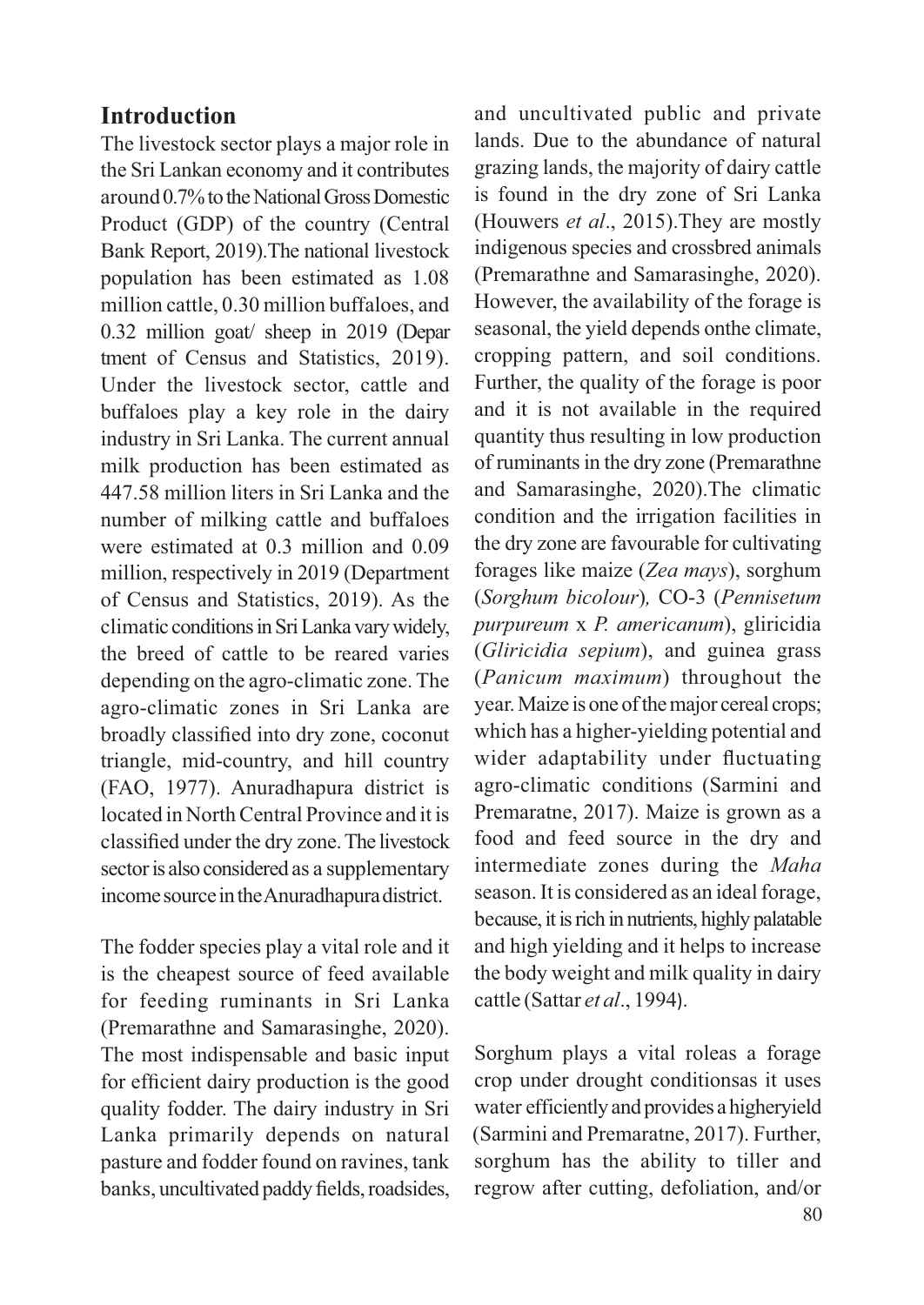browsing. CO-3 has special characters like high tillering ability, high yielding potential, high crude protein content, quick re-growth capacity, high palatability, free from other adverse factors, and resistance to pest and disease attacks (Premaratne and Premala 2006). Hence, CO-3 has been recommended for the small scale dairy farmers in Sri Lanka, due to its favourable characters (Premaratne and Premalal, 2006). Gliricidia is one of the major legume forage trees grown in tropical areas and it consists of high nutritive value, fast-growing ability and it can adapt to the different adversary climatic conditions. Gliricidia is widely used as a plant protein source for ruminants (Premarathne & Samarasinghe, 2020). However, it containsa high concentration of tannin and it affects negatively on rumen digestion (Ash, 1990). Therefore, it is not recommended to feed more than 20% of the animal's daily feed requirement. Guinea grass is a bush forming perennial grass that grows in warm areas and it can withstand continuous heavy grazing. It is a fast-growing leafy grass, palatable to dairy cattle with good nutritional value (Aganga and Tshwenyane, 2004).

Similarly, in Sri Lanka, rice (Oryza sativa) bran and coconut (Cocos nucifera) poonac are mostly used as agro-industrial by-products. According to the requirement, maize meal and soya bean (*Glycine max*) meal (SBM) can be fed as other agroindustrial by-products (Premarathne and Samarasinghe, 2020). Rice bran is a major industrial by-product, which is widely used as a cattle feed supplement in Sri Lanka. Rice bran refers to the mixture of aleurone and other layers removed from rice during the milling process (Shi *et al*., 2015). It is a good source of vitamin B-group,less expensive, contains a substantial amount of fat, protein, and metabolizable energy content (Rezaei, 2006). Coconut poonac is a by-product of the coconut oil manufacturing process and it is a residue left after the removal of oil from copra. In Sri Lanka, a high amount of coconut poonac has been used for livestock feeding Silva, 1980). Maize is a primary source of energy supplement for ruminants (Premarathne and Samarasinghe, 2020). Maize meal contains less protein. Therefore, most farmers mix maize meal with highquality forages and other ingredients such as soybean meal (www.feedipedia.org). Soybean meal is the by-product of the extraction of soya bean oiland iswidely used as a plant-based protein source in animal feeds in Sri Lanka (Premarathne and Samarasinghe, 2020). Hence, there is a potential to increase milk production by using a ration formulated with abovestated forages and agro-industrial by-products that are abundantly available in the dry zone of Sri Lanka. However, the nutritive value of the selected forages and industrial by-products should be known to determine the suitability for feeding and ration formulation for ruminants. Therefore, this experiment was aimedto figure out the nutritive value of fodder species and industrial by-products for feeding ruminants inAnuradhapura, Sri Lanka.

## **Materials and Methods** *Sample Collection*

Different feed ingredients available inthe Anuradhapura district (8.3114º N and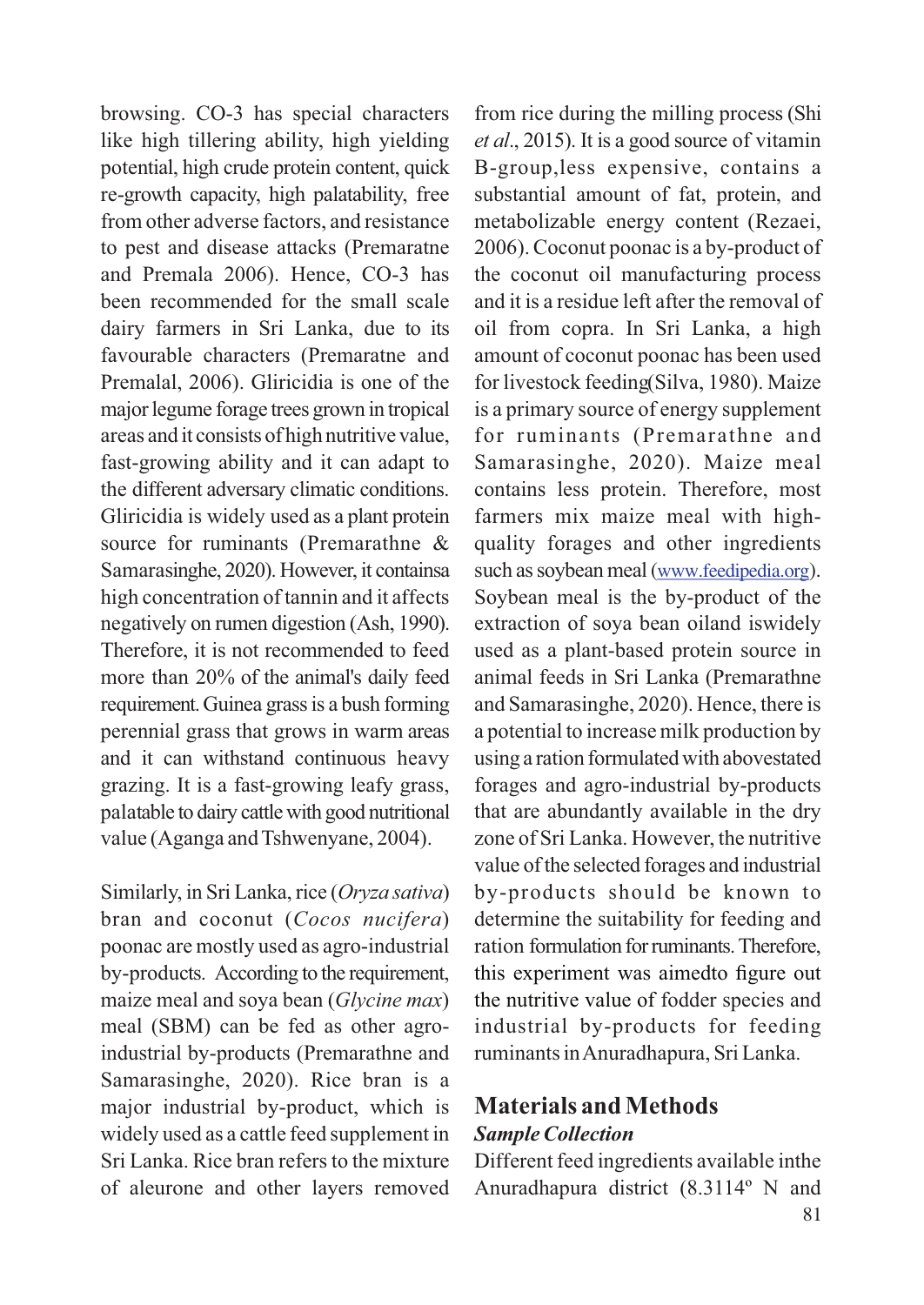80.4037º E) were collected and the laboratory analysis was conducted at the Animal Science laboratory in the Faculty of Agriculture, Rajarata University of Sri Lanka, Puliyankulama, Anuradhapura from September 2019 to August 2020. The collected fodder species weremaize, sorghum, CO-3, guinea grass, gliricidia, at 60 ºC and ground to a powder. Subsamples of each chopped fodder speciesand by-products were dried to a constant weightat  $60^{\circ}$ Cin an oven (YCO-010, Taiwan) for dry matter (DM) determination. Dried samples were ground to pass through a 1 mm screen and stored in sample bottles at room temperature for nutrient analysis.

 $NFE$  (%) = 100 – Ash (%) –  $CF$ (%) –  $EE$ (%) –  $CP$ (%) (Kearl, 1982)

```
ME (Mcal/kg) = ((1.01x(TDN\% x 0.04409)) - 0.45)(NRC,2001)TDN (%)(Dry forage and roughages)
= -17.26 + 1.212(CP) + 0.8352(NFE) + 2.464(EE)+ 0.4475(CF)
```

```
TDN (%)(Energy feeds)
= 40.26 + 0.1969 (CP) + 0.4228 (NFE) + 1.190 (EE)-0.1379(CF)
```

```
TDN (%)(Protein supplements)
= 40.32 + 0.5398 (CP) + 0.4448 (NFE) + 1.422) EE-0.7007 (CF)
```
(Kearl, 1982)

and agro-industrial by-products; rice bran, maize meal, coconut poonac, and SBM. The agro-industrial by-products were purchased from milling centers in Anuradhapura. The whole plant of maize was harvested before the cob initiation and the guinea grass was harvested atthe pre-blooming stage. The whole plant of sorghum without seeds and CO-3 grass at the pre-blooming stage were collected. The leaves and twigs from the mature gliricidiatrees werecollected for analysis.

#### *Sample Preparation*

Harvested fodder species were chopped by using a grass chopper and dried under shade. Industrial by-products were dried

## *NutrientAnalysis*

The samples were then analyzed fortotal nitrogen (N), crude fiber (CF), ether extract (EE) and ash by using Kjeldahl unit (DK 20, Italy), fiber analyzer (FIWE3, Italy), soxhlet extractor (MIC ROSIL, India), and a muffle furnace (DMF-05, Korea), respectively according to protocols described by AOAC (2019). Acid detergent fiber (ADF) and neutral detergent fiber (NDF) were analyzed according to Van Soest (1991). The values were derived on a dry matter basis. Gross energy content was analyzed using a bomb calorimeter (C200Auto, Germany).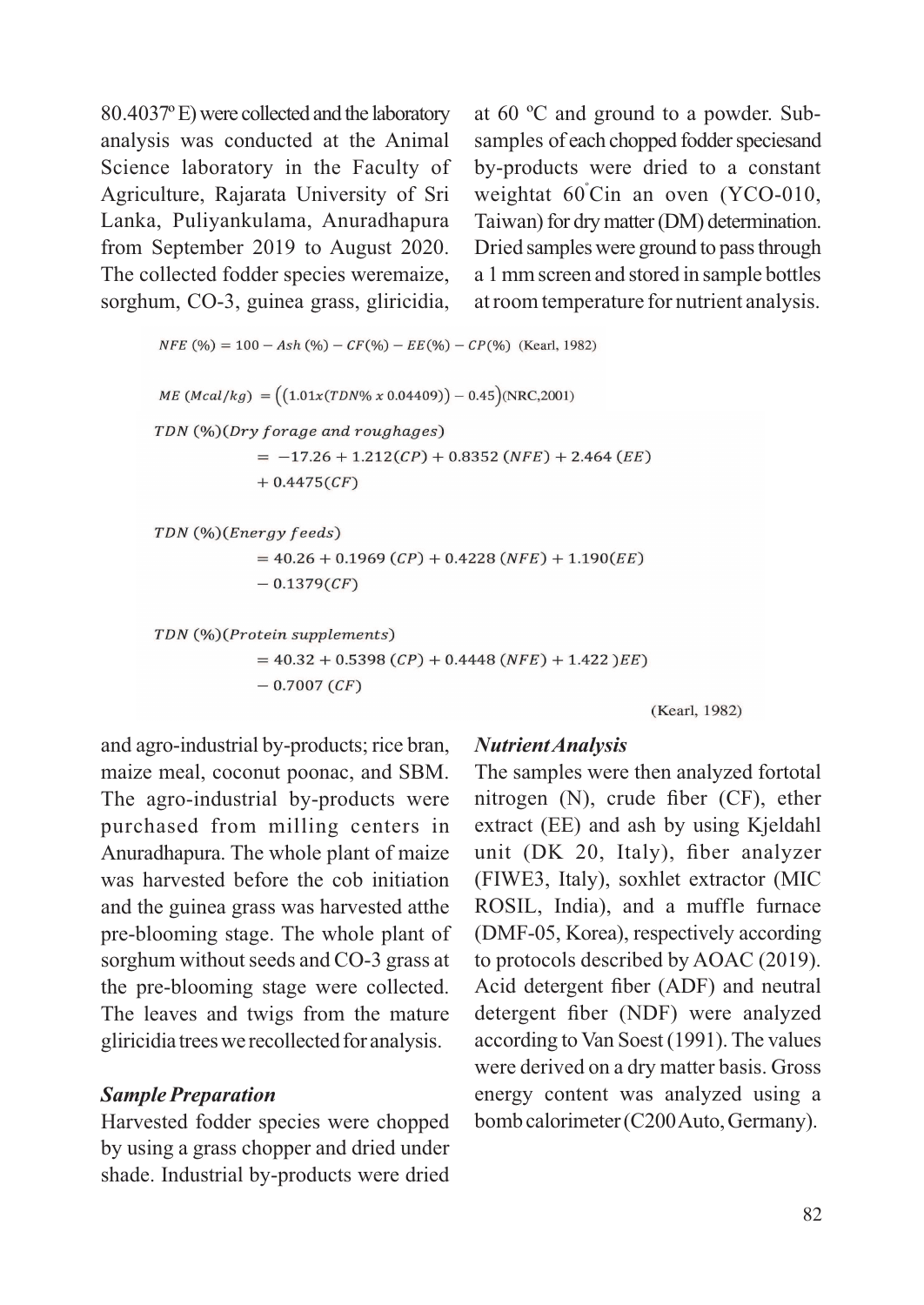#### *Calculation of Crude Protein, Nitrogenfree extract and Energy Values*

Crude protein (CP) was calculated as N% into 6.25. Nitrogen free extract (NFE), total digestible nutrients (TDN), and metabolizable energy (ME) values were calculated using the following equations.

Where, NFE- Nitrogen free extract, CF-Crude fiber, EE- Ether extract, CP- Crude protein, ME- Metabolizable energy and TDN- Total digestible nutrients.

#### *StatisticalAnalysis*

Five replicates were analysed from each sample.The nutrient data were statistically analyzed using one way ANOVA procedure using Statistical Software for Data Analysis (SAS), Ver 9.0 (SAS, 2002).

## **Result and Discussion**

### *Chemical Composition of Fodder Species*

The proximate composition of fodder species is presented in Table 1. The highest (p<0.05) values of DM, EE, and the lowest ( $p<0.05$ ) CF, ADF percentages were obtained for gliricidia in the present study. The DM percentage of fodder species was ranging between  $18.15\pm$ 1.01% and 25.10±0.78%.The findings of DM percentages for sorghum and CO-3 of the present study were higher than the reported values bySarmini and Premaratne, (2017);15.55±0.02% for sorghum and  $17.00\pm0.01\%$  for CO-3, respectively in the north region of Sri Lanka. According to Sarmini and Premaratne  $(2017)$ , DM percentage of maize (Pacific 984) was  $32.73 \pm 0.01\%$  in the northern region of Sri Lanka and it was higher than the reported values of the present study. Heuze et al, (2017) observed CP, CF, EE, and ashcontentas3.0-12.8%,19.1-36.6%, 0.7 - 3.1%, and 2.5 - 11.8%, respectively for maize and present study results agree with these values. National Dairy Development Board (NDDB) in India reported that sorghum hay and maize hay contained CP, EE, CF, Ash, NDF, ADF, ME, NFE as 7.0%, 1.2%, 38.9%, 8.5%, 56.5%, 40.3%, 1900 kcal/g, 47.1% and 3.6%, 0.8%, 33.2%, 10.5%, 62.2%, 37.4%, 2100 kcal/g, 51.9%, respectively (NDDB, 2012). The slight variation in the contents of nutrients could depend on the variety, season, soil nutrient com position, and maturity stage. Further, Bandara *et al.*, (2016) reported that DM, CP, and CF content of sorghum in the  $1<sup>st</sup>$ harvest were 22.1%, 11.63%, and 36.8%, respectively, and in  $2<sup>nd</sup>$  harvest as 16.9%, 9.60%, and 35.8%,respectively. Therefore, the nutrient composition of sorghum varied with the harvesting interval.

Premaratne and Premalal (2006) reported a CP content of 15 –16% for CO-3 in the mid-country of Sri Lanka. The highest  $(p<0.05)$  and lowest  $(p<0.05)$  total ash contentswere reported in CO-3 and Maize, respectively in the present study.According to Sampath *et al.* (2009), the ash content of gliricidia was 7.84%. However,Sarmini and Premaratne (2017) reported that the total ash contents of Maize, Sorghum,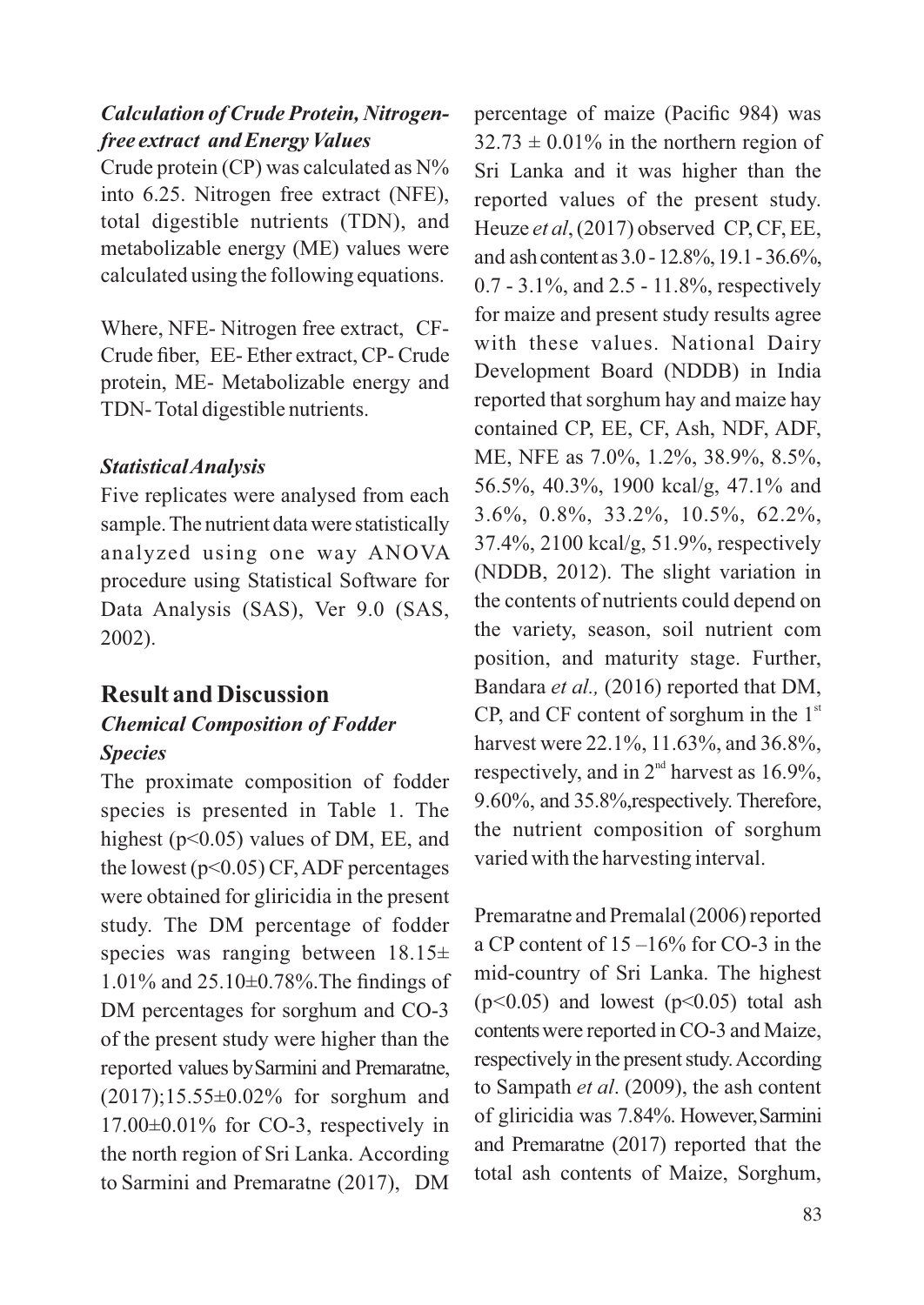| Component*        | Fodder                        |                                |                                |                               |                                |  |  |
|-------------------|-------------------------------|--------------------------------|--------------------------------|-------------------------------|--------------------------------|--|--|
|                   | Gliricidia                    | Guinea grass                   | CO <sub>3</sub>                | Sorghum                       | <b>Maize</b>                   |  |  |
| $DM(\%)$          | $25.10 \pm 0.78$ <sup>a</sup> | $21.29 \pm 0.64$ <sup>c</sup>  | $18.15 \pm 1.01$ <sup>d</sup>  | $23.87 \pm 0.98$ <sup>b</sup> | $23.33 \pm 0.77^b$             |  |  |
| Ash $(\%)$        | $8.51 \pm 1.15^{bc}$          | $9.64 \pm 0.61^{ab}$           | $10.21 + 1.77$ <sup>a</sup>    | $10.01 \pm 1.24^{ab}$         | $7.77+0.44^c$                  |  |  |
| EE(%)             | $3.96 \pm 0.62^a$             | $2.05 \pm 0.48$ <sup>c</sup>   | $2.95 \pm 0.82^b$              | $1.76 \pm 0.53$ <sup>c</sup>  | $1.90 \pm 0.33$ <sup>c</sup>   |  |  |
| $CP($ %)          | $23.79 \pm 0.41$ <sup>a</sup> | $5.76 + 0.21$ <sup>d</sup>     | $11.23 \pm 1.04^b$             | $8.83 \pm 0.30$ <sup>c</sup>  | $9.25 \pm 1.19$ <sup>c</sup>   |  |  |
| $CF(\%)$          | $26.37 + 5.48$ <sup>d</sup>   | $35.41 \pm 2.86^{ab}$          | $32.00 \pm 1.74$ <sup>bc</sup> | $36.70 + 2.94^{\circ}$        | $30.27 \pm 1.41$ <sup>cd</sup> |  |  |
| NFE%              | $37.36 \pm 5.31$ <sup>d</sup> | $47.13 \pm 2.47$ <sup>ab</sup> | $43.50 \pm 2.78$ <sup>bc</sup> | $42.70 + 3.30^{\circ}$        | $51.03 \pm 1.05^{\circ}$       |  |  |
| $\text{ADF}(\% )$ | $27.08 \pm 0.95$ <sup>c</sup> | $46.78 \pm 3.25^{\circ}$       | $39.73 \pm 0.92^b$             | $36.70 \pm 2.94$              | $39.19 \pm 1.48$ <sup>b</sup>  |  |  |
| NDF $(\% )$       | $30.76 \pm 1.52$ <sup>d</sup> | $71.15 \pm 1.96^a$             | $60.02 \pm 1.05$ <sup>c</sup>  | $59.95 + 2.25$ <sup>c</sup>   | $63.07 \pm 2.88^b$             |  |  |
| TDN%              | $64.34 \pm 1.40^a$            | $49.99 \pm 1.32$ <sup>c</sup>  | $54.36 \pm 2.26^b$             | $49.86 \pm 2.28$ <sup>c</sup> | $54.53 \pm 0.64^b$             |  |  |
| GE (kcal/g)       | $4060 \pm 5.54$ <sup>a</sup>  | $3630.6 \pm 35.63^{\circ}$     | $3228 \pm 20.80^e$             | $3879 + 25.80^b$              | $3575.6 \pm 90^{\circ}$        |  |  |
| $ME$ (kcal/g)     | $2420+0.26^a$                 | $1780+0.25^{\circ}$            | $1980 \pm 0.42^b$              | $1780 \pm 0.43$ <sup>c</sup>  | $1990 \pm 0.12^b$              |  |  |

**Table 1:** Chemical composition of fodder crops; gliricidia, guinea grass, CO3, sorghum, and maize (mean  $\pm$  SE)

Differing superscripts within a rowindicate means that were significantly different ( $p < 0.05$ ).

\*DM-dry matter; EE-ether extract; CP-crude protein; CF-crude fibre; ADF-acid detergent fibre; NDF-neutral detergent fibre; TDN-total digestible nutrients; NFE; nitrogen free extract; ME- metabolizable energy

and CO-3 were 10.70±0.18%, 11.76±0.02%, and 16.06±0.01%, respectively and maize contained7.35±0.09% of CP. In support of the present findings, Somasiri *et al*., (2010) reported 26% of CF content for gliricidia cultivated in the intermediate zone of Sri Lanka. In contrast, Sarmini and Premaratne (2017) observed 35.15±0.60%, 38.28±0.14%, and 33.35±0.57% of CF contents for Maize, sorghum, and CO-3, respectively in the northern area. Aganga and Tshwenyane (2004) reported that the CF content of early bloom guinea grass in Tanzania was 39.6% and these findings were higher than the values observed in the present study. The NDF and ADF contents reported by Premaratne and Premalal,

 $(2006)$  were 74 – 78% and 42-47%, respectively for CO-3. Musco *et al.,* (2016) found that the NDF and ADF contents of guinea grass were 50.80% and 38.85%, respectively. The findings of NFE percentages for CO-3 and sorghum of the present study were higher than the reported values by Pavithra *et al.* (2019); 37.4±0.04% for CO-3 and 37.7±0.06% for sorghum. According to the present study, gliricidia had significantly higher  $(p<0.05)$ gross energycontent (4060± 5.54 kcal/g) compared to the other fodder species and the lowest gross energy content (3228±20.80 kcal/g)was recorded in CO-3. Sampath *et al.* (2009), found that the gross energy contents of gliricidia and maize were 4330 and 3880kcal/g,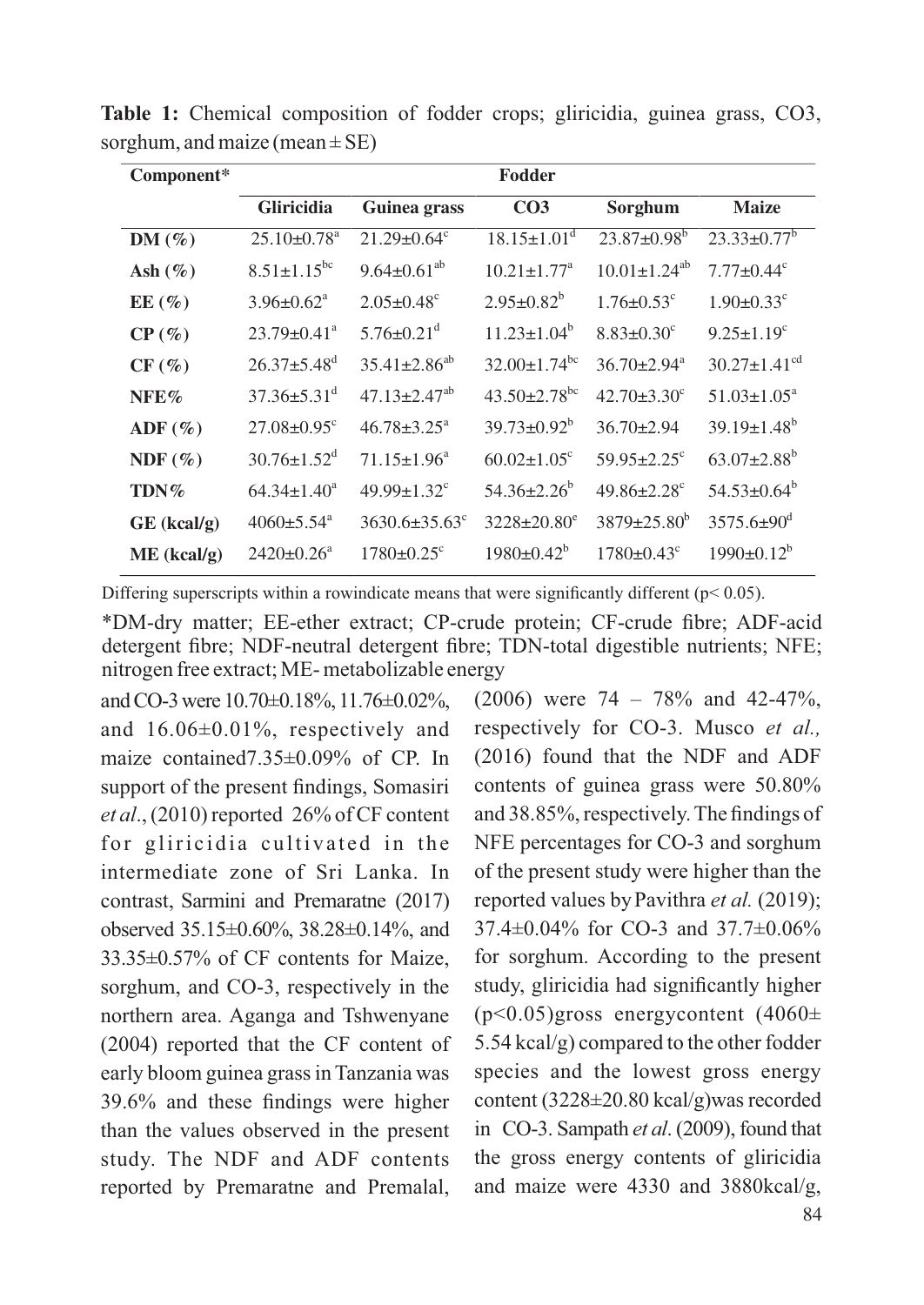respectively. Pavithra et al., (2019) reported the gross energy content of CO-3 and sorghum, as 3580±0.00 and 3850±0.02 (kcal /g DM), respectively. Gliricidia had the highest  $(p<0.05)$  ME content compared to CO3 and Maize which inturn were higher  $(p<0.05)$  than guinea grass and sorghum.

# *Chemical Composition of Industrial Byproducts*

The chemical composition of different industrial by-products is summarized in Table 2. The DM content of industrial byproducts did not show any significant difference  $(p>0.05)$ . The significantly higher total ash and CP contents were reported in SBM. Ravindran (1992), reviewed that the DM, ash, EE, CP, CF, and gross energy content of the SBM were 92.0%, 5.6%, 6.0%, 42.4%, 8.0%, and 4180 kcal/g, respectively. However, the variation of the nutrient content of SBM in the present study might be due to the genotypic variations, processing method, and environmental condition. According to the Somasiri *et al.*, (2010), the DM, CF, EE, CP, and ash content of coconut poonac were 92%, 10%, 9%, 21%, and 6%, respectively.

Rice bran had significantly higher (p<0.05) EE and gross energy contents compared to other industrial by-products in the present study. However, Sampath *et al*, (2009) reported ash, CP, ADF, and

**Table 2:** Chemical composition of industrial by-products; coconut poonac, maize meal, rice bran, and SBM (mean  $\pm$  SE)

| Component*       | <b>Industrial by-products</b> |                              |                               |                               |  |  |
|------------------|-------------------------------|------------------------------|-------------------------------|-------------------------------|--|--|
|                  | Coconut                       | Maize meal                   | <b>Rice bran</b>              | <b>SBM</b>                    |  |  |
|                  | poonac                        |                              |                               |                               |  |  |
| $DM\%$           | $90.32 \pm 1.78$ <sup>a</sup> | $90.31 \pm 0.50^a$           | $89.94 \pm 0.60^a$            | $89.94\pm0.28^{\text{a}}$     |  |  |
| Ash $%$          | $3.97 \pm 0.35$ °             | $0.64 + 0.22^d$              | $5.72 \pm 0.78$ <sup>b</sup>  | $8.52 \pm 0.79$ <sup>a</sup>  |  |  |
| EE%              | $7.31 \pm 0.56^b$             | $3.36 \pm 0.63^{\circ}$      | $10.96 \pm 1.04^a$            | $2.38 \pm 0.68$ <sup>c</sup>  |  |  |
| CP%              | $19.40 + 0.44^b$              | $9.36 \pm 0.14$ <sup>d</sup> | $11.99 \pm 0.19$ <sup>c</sup> | $50.99 \pm 0.43^{\circ}$      |  |  |
| $CF\%$           | $10.45 \pm 1.82^a$            | $3.56 \pm 0.74^b$            | $9.93 \pm 0.59^a$             | $4.08 \pm 1.11^b$             |  |  |
| NFE%             | $58.87 \pm 1.57$ <sup>c</sup> | $83.08 + 1.22^a$             | $61.40 \pm 1.95^b$            | $34.03 \pm 1.62$ <sup>d</sup> |  |  |
| $\text{ADF}(\%)$ | $31.08 \pm 4.52$ <sup>a</sup> | $3.94 \pm 0.99$ <sup>c</sup> | $8.75 \pm 0.82^b$             | $8.10\pm0.32^{b}$             |  |  |
| NDF(%)           | $56.58 \pm 3.90^a$            | $19.86 + 2.15^b$             | $19.58 \pm 1.05^b$            | $13.07 \pm 0.76$ <sup>c</sup> |  |  |
| $TDN\%$          | $80.05 \pm 2.26^b$            | $80.74 + 0.38^b$             | $80.25 + 0.64^b$              | $83.50 \pm 2.09^{\circ}$      |  |  |
| $GE$ (kcal/g)    | $3948.6\pm73.44^b$            | $3469.6 \pm 19.00^{\circ}$   | $4258.8 \pm 61.62^a$          | $3739.6 \pm 39.10^{\circ}$    |  |  |
| $ME$ (kcal/g)    | $3130\pm0.42^b$               | $3160 \pm 0.07^b$            | $3140\pm0.12^b$               | $3280 \pm 0.39^a$             |  |  |

Differing superscripts within a rowindicate means that were significantly different ( $p < 0.05$ ). \*DM-dry matter; EE-ether extract; CP-crude protein; CF-crude fibre; ADF-acid detergent fibre; NDF-neutral detergent fibre; TDN-total digestible nutrients; NFE; nitrogen free extract; ME- metabolizable energy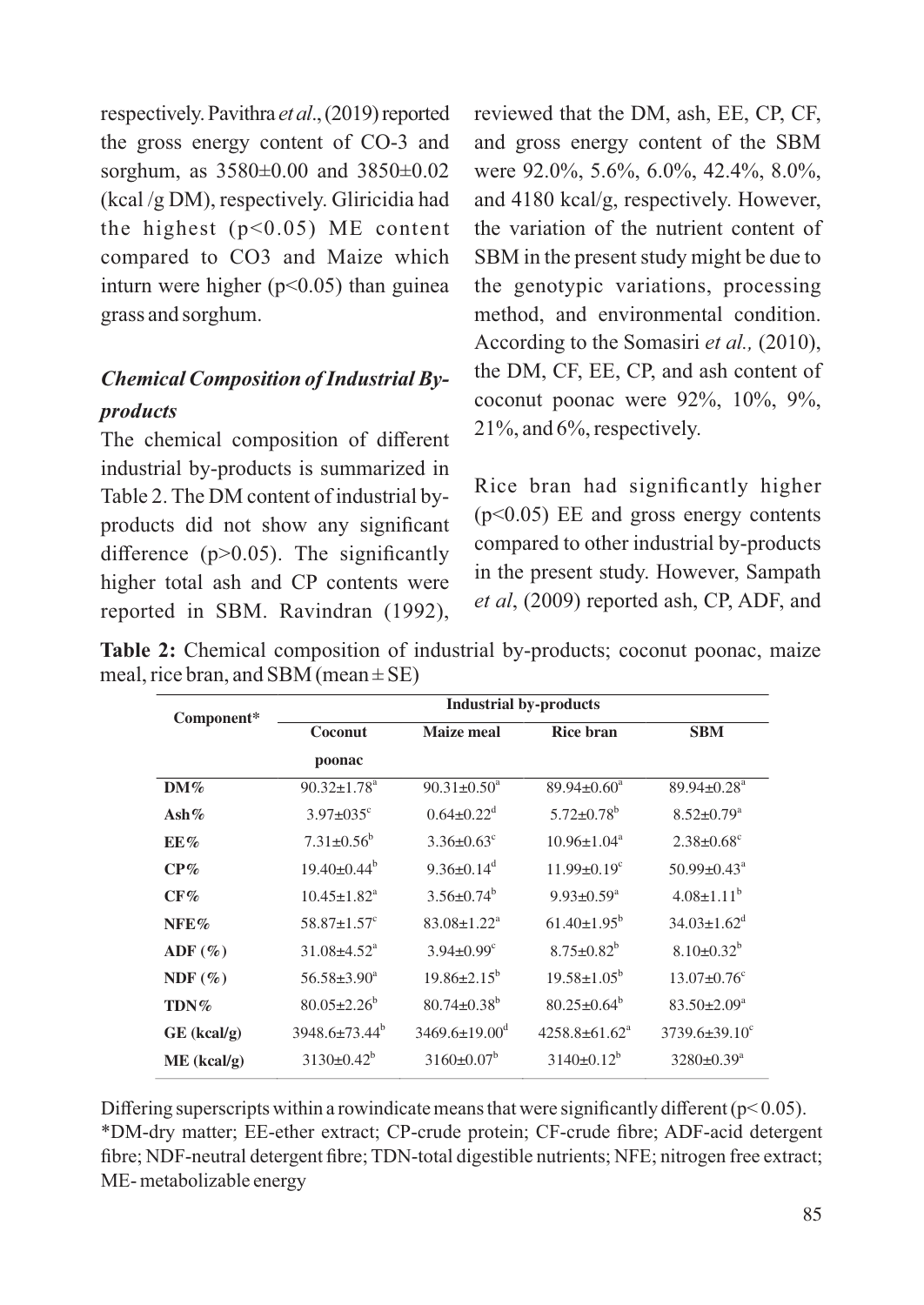NDF contents of rice bran as 4.58%, 16.68%, 16.77%, and 23.35%, respectively. The NDDB, (2012) has reported that rice bran contain CP, EE, CF, Ash, NDF, ADF, ME and NFE 14.0%, 14.0%, 12.0%, 11.8%, 19.4%, 15.0%, 2700 kcal/g, 49.2%, respectively. Different soil types and climatic conditions also affected the chemical composition of the rice bran (Shi et al., 2015). According to the NDDB, (2012) maize grain contained CP, EE, CF, Ash, NDF, ADF, ME and NFE as 9.0%, 4.2%, 2.0%, 2.0%, 15.6%, 3.5%, 3100 kcal/g and 81.6%, respectively. However, the reported values of ME and NFE for maize meal and rice bran by the NDDB (2012)were higher than the values observed in the present study. Ravindran (1992) observed 92.0%, 1.5%, 4.0%, 9.2% and 2.3%, of DM, ash, EE, CP and CF contents, respectively for maize grain. According to Abiose and Ikujenlola (2014), the chemical composition of maize meals differed due to the variety of maize and maturation stage. Coconut poonac contained significantly higher ( $p$ <0.05)CF and ADF contents compared toother industrial byproducts in the present study. Rice bran had higher gross energy  $(4258.8\pm61.62)$ kcal/g) contents compared to the other feed sources and the lowest gross energy content was recorded in (3469.6±19.00 kcal/g) maize meal. However, the result of the present study did not agree with the finding of Ravindran (1992), who reviewed that the gross energy content of rice bran, coconut poonac, and SBM as

3710, 4220, and 4180 kcal/g, respectively. Sampath *et al.* (2009), reported the gross energy contents of maize and rice bran as 3880 and 3760 kcal/g, respectively. According to the Pavithra et al. (2019), the gross energy and NFE contents of coconut poonac, were 4300±0.01 kcal/g and 53.1±0.54% respectively. Soya bean meal had the highest  $(p<0.05)$  ME content compared to other ingredients in the present study. According to ME contents of maize grain, rice bran, SBM and Coconut poonac were 3100 kcal/g, 2700 kcal/g, 2500 kcal/g and 2300 kcal/g, respectively. The TDN contents reported by NDDB,  $(2012)$  was  $85 - 90\%$ for maize grain and  $70 - 90\%$  for rice bran.According to the NDDB (2012), the TDN content was ranged from 75% to 84% for SBM and it was depending upon the de-hulling and processing method.

## **Conclusion**

The nutrient contents observed in the feed ingredients in the present study are in par with other references.According to the available nutrient composition, these feed ingredients can be used for feeding ruminants and in the formulation of total mixed rations (TMR) for dairy cows in Anuradhapura.

## **Acknowledgement**

The authors wish to express sincere gratitude to Accelerating Higher Education Expansion and Development (AHEAD) operation project and World Bank group for funding for this work.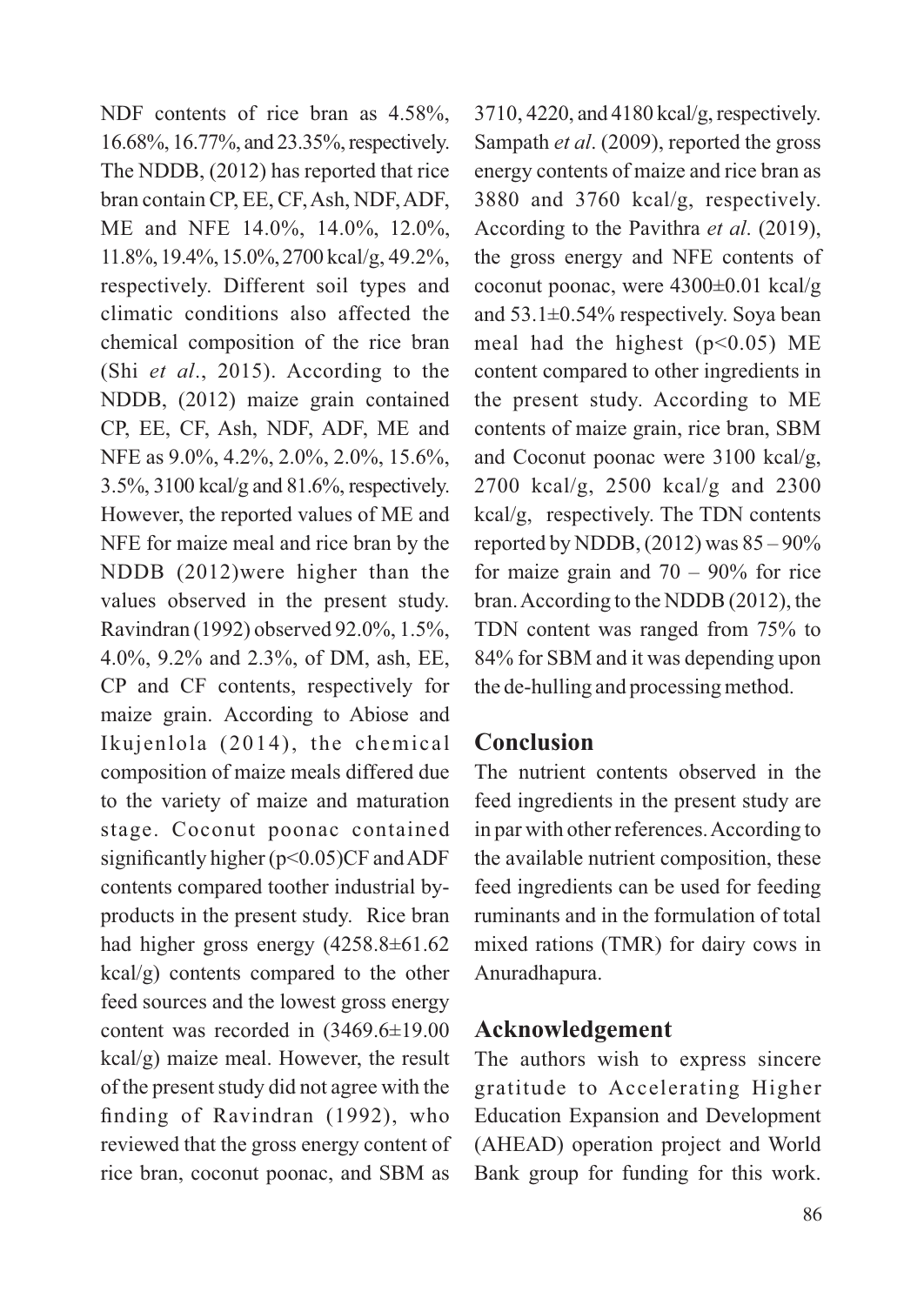Academic and Non-academic staff members of Department of Animal and Food Sciences, Faculty of Agriculture, Rajarata University of Sri Lanka are acknowledged for their assistance.

### **References**

Abiose, S. H. and Ikujenlola, A. V. 2014. Comparison of chemical composition, functional properties and amino acids composition of quality protein maize and common maize (Zea mays L.). African *Journal of Food Science and Technology*, 5:81-89.

Aganga, A. A. and Tshwenyane, S. 2004. Potentials of guinea grass (*Panicum maximum*) as forage crop in livestock production, *Pakistan Journal of Nutrition*, 3: 1–4.

AOAC International. 2019. Official methods of analysis of AOAC international,  $21<sup>st</sup>$  edition, Gaithersburg, MD, USA. 1-75.

Ash, A .J. 1990. The effect of suppleme ntation with leaves from the leguminous trees , *Sesbania grandiflora Albizia chinesis* and *Gliricidia sepium* on the intake and digestibility of guinea, *Journal of Animal Feed Science and Technology*, 28:225-232.

Bandara, P. G. G., Premalal, G. G. C. and Nayananjalie, W.A. D. 2016.Assessment of nutritive value of sorghum [*Sorghum bicolor*(L.) Moench] fodder in Sri Lanka, International *Journal of Livestock Research*, 6: 44-49.

Central bank report. 2019. Economic and social statistics of Sri Lanka. Janadhipathi mawatha, Colombo 01, Sri Lanka, 56.

Department of census and statistics. 2019. Annual report. Department of Animal Production and Health. Retrieved on April 05, 2020, from www.daph.gov.lk/web

FAO. 1977. Animal breeding selected articles from the world animal review. FAO, Rome, Italy, 139.

Feedipedia. 2020. Oil plant and byproducts. Retrieved on March 19, 2020, fromhttp://www.feedipedia.org.

Heuze, V., Tran, G., Edouard, N. and Lebas, F. 2017. Maize green forage. Feedipedia, a programme by INRA, CIRAD, AFZ and FAO, Retrieved on April 05, 2020, from http://www.feedipedia.org.

Houwers, W., Wouters, B. and Vernooij, A. 2015. Sri Lanka fodder study; an overview of potential, bottlenecks and improvements to meet the rising demand for quality fodder in Sri Lanka. Lelystad, Wageningen University & Research center, Livestock Research, Livestock Research Report. 924.

Kearl, L. C. 1982. Nutrient requirements of ruminants in developing countries. International Feedstuff Institute, Agriculture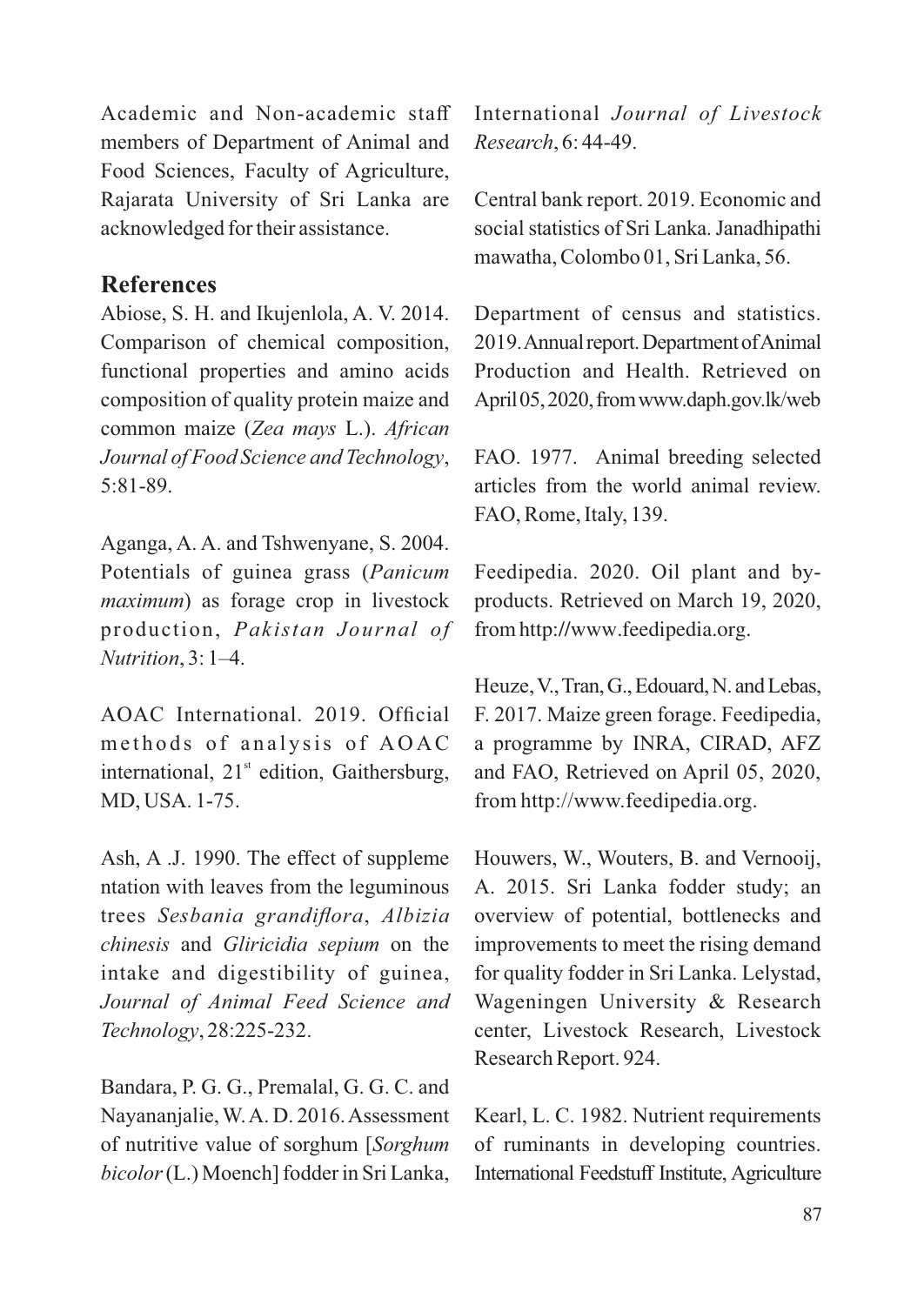Export State., Utah State University, Logan, Utah, USA, 381.

Musco, N., Koura1, I. B., Tudisco, R., Awadjihè, G.,Adjolohoun, S., Cutrignelli, M. I., Mollica, M. P., Houinato, M., Infascelli, F. and Calabrò, S. 2016. Nutritional Characteristics of forage grown in south of benin. *Asian Australas Journal of Animal Sciences,* 29:51-61.

NDDB (National Dairy Development Board). 2012. Nutritive value of commonly available feeds and fodders in India. National Dairy Development Board, Animal Nutrition Group, Anand, India, 1-112.

NRC (National Research Council) 2001. Nutrient requirements of dairy cattle, National Academy of Sciences, Washington, USA, 13.

Pavithra, S., Vidanarachchi, J. K., Sarmini, M. and Premaratne, S. 2019. Chemical composition and gross energy content of commonly available animal feedstuff in Sri Lanka. Journal of *Nutrient Sciences*, 47: 79-87.

Premaratne, S., and Premalal, G. G. C. 2006. Hybrid Napier (*Pennisetum perpureum X Pennisetum americarnum*) Var. CO-3: A resourceful fodder grass for dairy development in Sri Lanka. *The JournalofAgriculturalSciences*,2:22–33.

Premarathne, S. and Samarasinghe, K. 2020.Animal feed production in Sri Lanka: past present and future. Agricultural Research for Sustainable Food Systems in Sri Lanka, 12: 277-301.

Ravindran, V. 1992. Chemical composition and energy utilization values of common Sri Lankan feedstuff for growing pigs. *Journal of the National Science Council of Sri Lanka,* 20:91-98.

Rezaei, M. 2006. Utilization of mixed rice bran in laying hen diets. *Pakistan Journal of Biological Sciences,* 9: 1420–1423.

Sampath, W. A. K., Perera, A. N. F. and Prathapasinghe, G. A. 2009. Evaluation of an economical total mix ration for dairy cattle with locally available feed resources. *Wayamba Journal of Animal Science,* 578: 14-17.

Sarmini, M. and Premaratne, S. 2017. Yield and nutritional quality potential of three fodder grasses in the northern region of Sri Lanka. *Tropical Agricultural Research*. 28: 175 – 182.

SAS. 2002. Statistical Analyses System. Users Guide Statistics. SAS Institute Inc. Cary, North Carolina, USA, 59-67.

Sattar, M. A, Haque, M. F. and Rahman, M. M. 1994. Intercropping maize with broadcast rice at different row spacing. *Bangladesh Journal of Agriculture Research.* 19: 159-164.